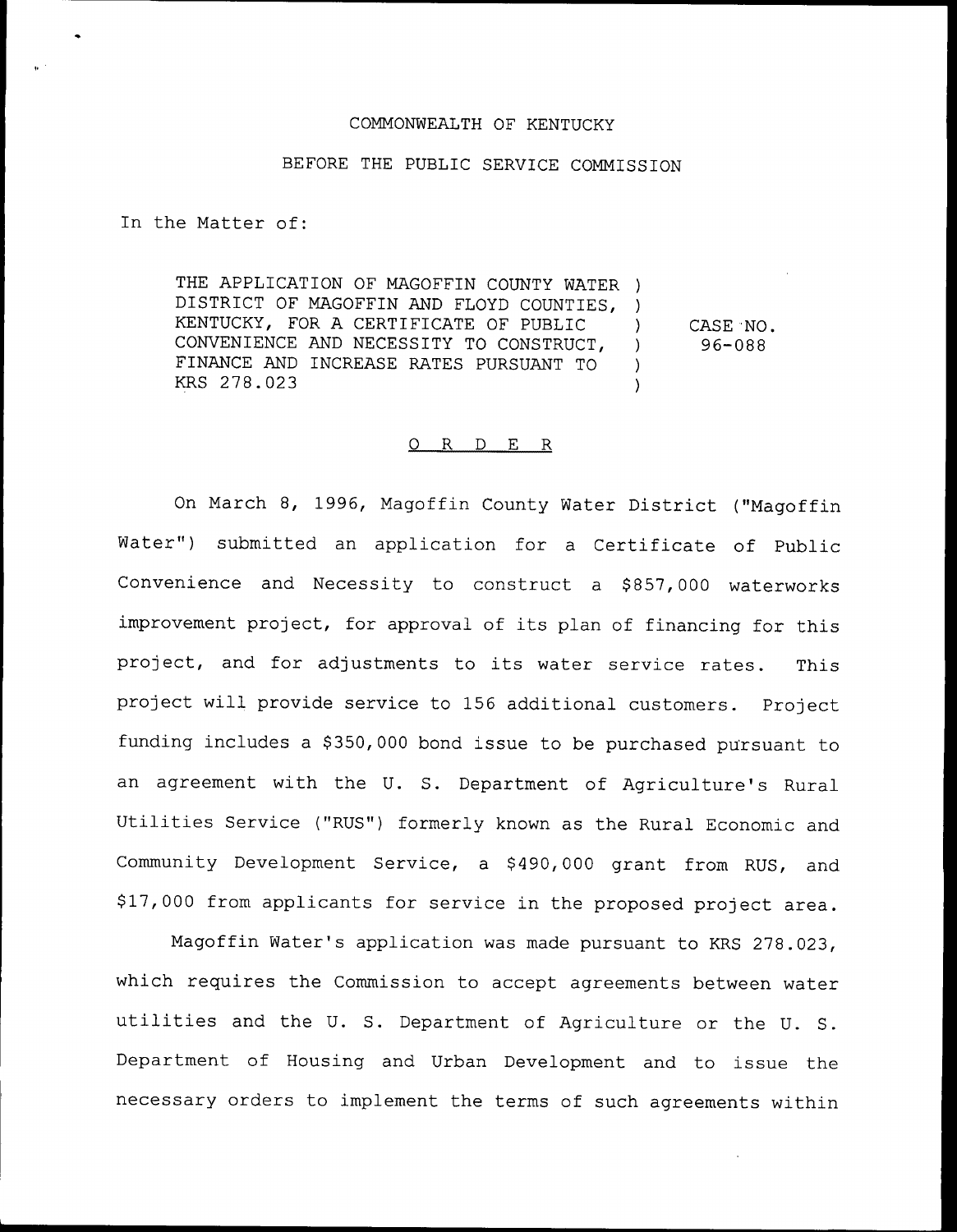30 days of satisfactory completion of the minimum filing requirements. Given that minimum filing requirements were met in this case on March 20, 1996, KRS 278.023 does not grant the Commission any discretionary authority to modify or reject any portion of this agreement.

IT IS THEREFORE ORDERED that:

1. Nagoffin Water is hereby granted <sup>a</sup> Certificate of Public Convenience and Necessity for the proposed construction project.

2. Magoffin Water's proposed plan of financing with RUS is accepted.

3. Nagoffin Water is authorized to issue bonds not to exceed \$ 350,000.

4. Nagoffin Water shall file <sup>a</sup> copy of the "as-built" drawings and <sup>a</sup> certified statement that the construction has been satisfactorily completed in accordance with the contract plans and specifications within <sup>60</sup> days of the substantial completion of the construction certificated herein.

5. The rates set out in Appendix A, which is attached hereto and incorporated herein, are the rates approved for service rendered on and after the date of this Order.

6. Nagoffin Water shall submit its revised tariff setting out the rates in Appendix <sup>A</sup> within 30 days of the date of this Order.

 $-2-$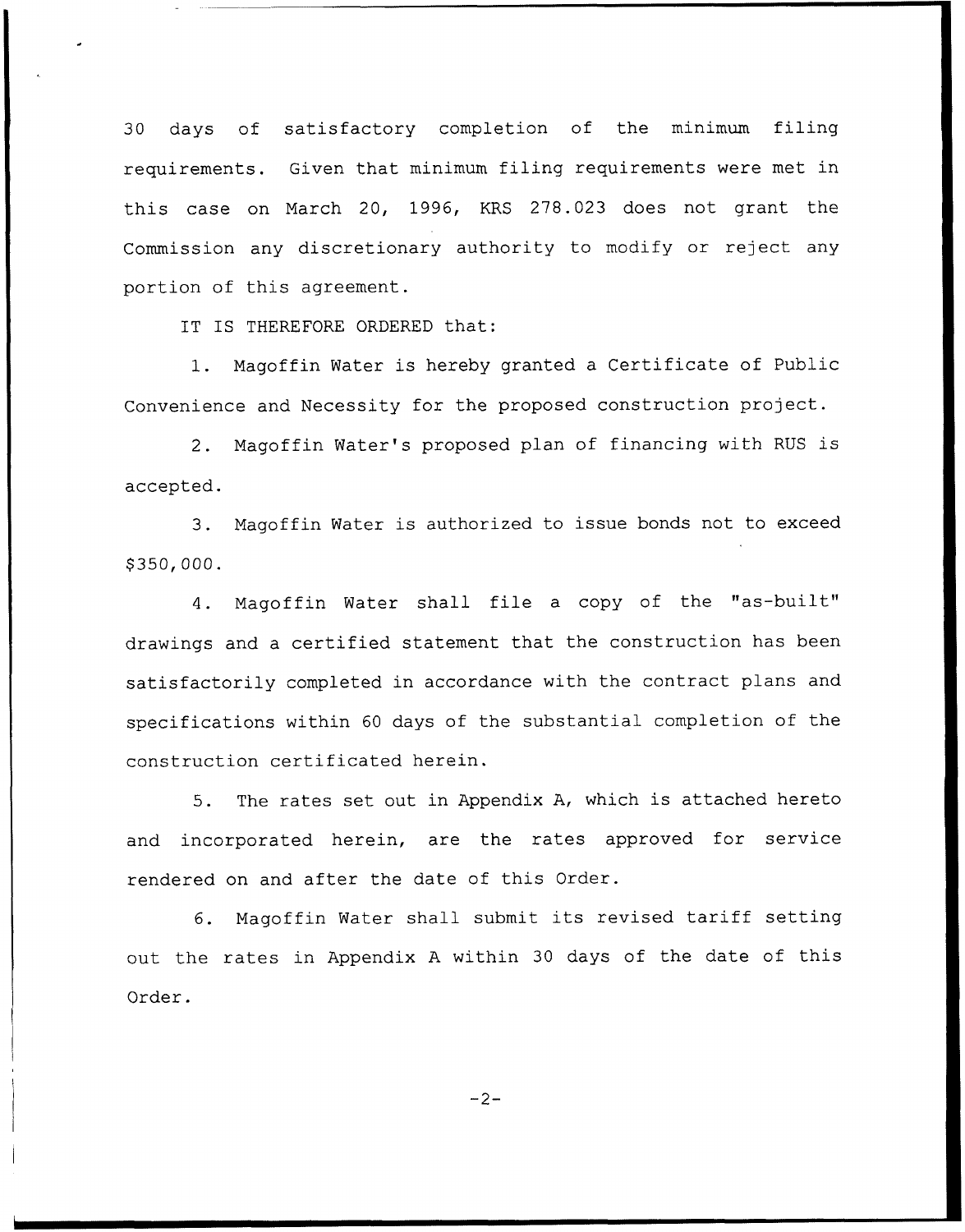7. Magoffin Water shall monitor the adequacies of the expanded water distribution system after construction. If the level of service is inadequate or declining or the pressure to any customer falls outside the requirements of 807 KAR 5:066, Section 5(1), Magoffin Water shall take immediate action to bring the system into compliance with Commission regulations.

Nothing contained herein shall be deemed a warranty of the Commonwealth of Kentucky, or any agency thereof, of the financing herein accepted.

Done at Frankfort, Kentucky, this 8th day of April, 1996.

PUBLIC SERVICE COMMISSION

Frida K

Vice Chairma

Commissione

ATTEST:

Executive Directo